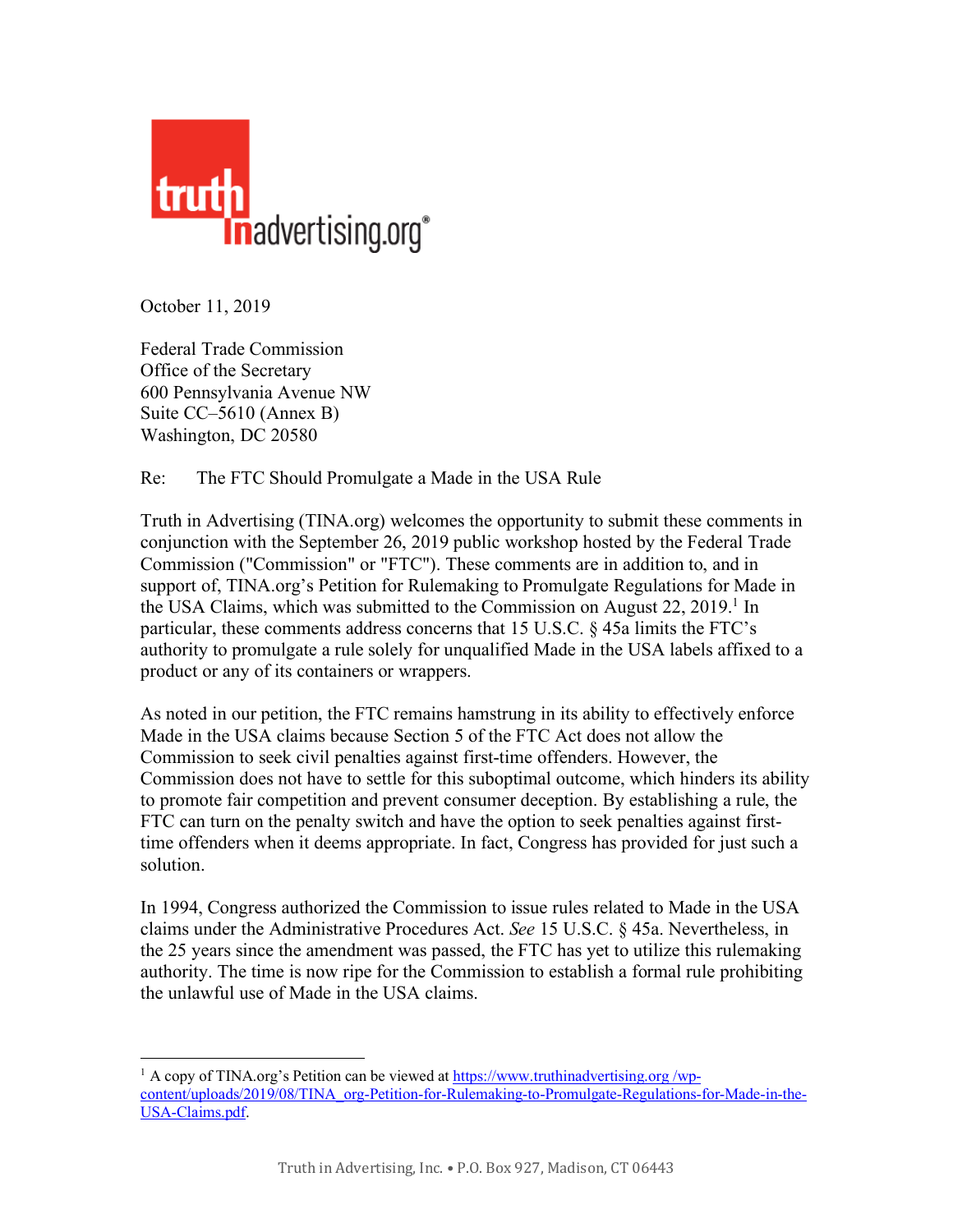Specifically, 15 U.S.C. § 45a states, in pertinent part:

To the extent any person . . . advertises . . . a product with a 'Made in the U.S.A.' or 'Made in America' label, or the equivalent thereof, in order to represent that such product was in whole or substantial part of domestic origin, such label shall be consistent with decisions and orders of the Federal Trade Commission issued pursuant to section 5 of the Federal Trade Commission Act. This section only applies to such labels. Nothing in this section shall preclude the application of other provisions of law relating to labeling. . . . Nothing in this section shall preclude use of such labels for products that contain imported components under the label when the label also discloses such information in a clear and conspicuous manner.

Section 45a should not be read as limiting the rule to only those goods with unqualifed labels affixed to them. The plain language of 45a makes clear that the rule will apply to both qualified ("Nothing in this section shall preclude use of such labels for products that contain imported components under the label when the label also discloses such information in a clear and conspicuous manner") and unqualified ("to represent that such product was in whole or substantial part of domestic origin") made in the USA claims. Further, the plain language also states that the rule applies to a "label, or the equivalent thereof." Thus, a broad interpretation of label (or its equivalent) is consistent with public policy and common sense, while a narrower and unjustified reading of the statute would most certainly mean that a subset of deceptive made in the USA cases would not be covered by the rule.

Indeed, a restrictive interpretation of 45a reads an entire clause out of the law, contrary to the presumption against superfluity. *See Reiter v. Sonotone Corp*., 442 U.S. 330, 339 (1979) ("In construing a statute we are obliged to give effect, if possible, to every work Congress used."). And such an interpretation results in precisely the kind of strained analysis that the Supreme Court has cautioned against. As the Supreme Court noted, "[t]he problem is a practical one of consumer protection, not dialectics." *United States v. Urbuteit*, 335 U.S. 355, 358 (1948); *see Kordel v. United States*, 335 U.S. 345, 349 (1948)("[T]here is no canon against using common sense in a criminal law, so that strained and technical constructions do not defeat its purpose by creating exceptions from or loopholes in it."); *United States v. Baker*, 932 F.2d 813, 814-15 (9th Cir. 1991) (following "the Supreme Court's admonitions . . . that courts generally beware the creation of 'loopholes' that have no basis in statutory language."). Adopting a construction of "label, or the equivalent thereof" that would categorically exclude all marketing material, no matter how it is disseminated and no matter what it says about a product's origin, would create an unnecessary loophole in an FTC Made in the USA rule.

Moreover, the legislative history supports the view that Congress was intent on stopping false made in the USA claims broadly. As one Congressman stated:

Now, it is bad enough that some of these imports coming in here actually are made by slave laborers in prison camps in places like China and other spots